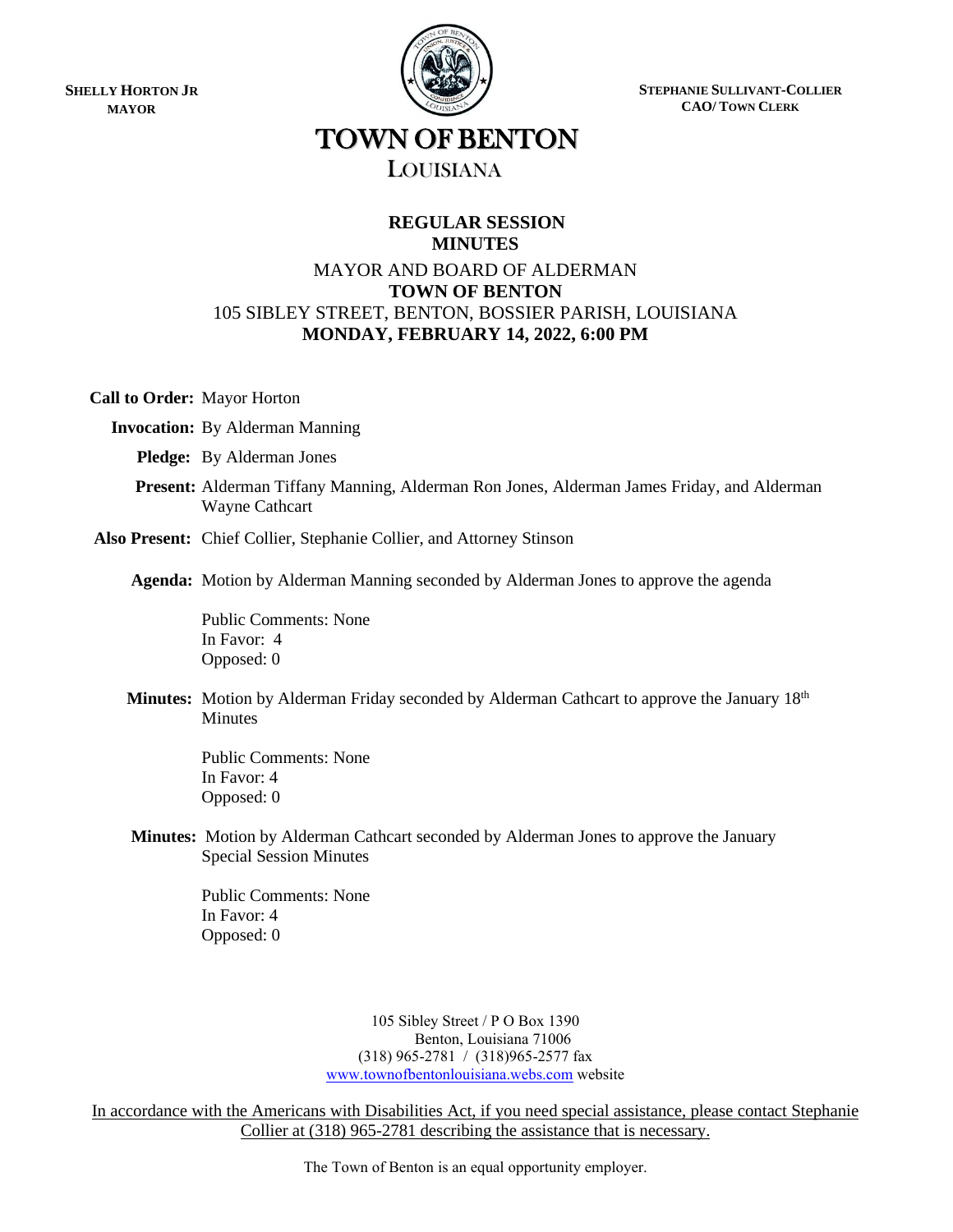#### **Old Business:**

**1. None**

#### **New Business:**

**1. Requesting Approval of the Lost River Estates South Master Plat:**

Motion/Second Public Comments Roll Call Vote:

#### **2. Consideration of Resolution 2 of 2022 acceptance of streets in Lost River Estates South Unit 2:**

WHEREAS the Town has received a formal request for the acceptance of the street's infrastructure in Lost River Estates South Unit 2.

WHEREAS Balar Engineers have monitored the construction of said street system on behalf of the town. Balar has made the recommendation for acceptance.

NOW THEREFORE BE IT RESOLVED by the Board of Alderman of the Town of Benton convened in regular session does hereby accept the street's infrastructure in Lost River Estates South Unit 2.

Motion/Second Public Comments Roll Call Vote:

#### **3. Appointment to the Benton Parish MPC Board of Adjustments:**

Motion/Second Public Comments Roll Call Vote:

#### **4. Discussion of Town Property in the Industrial Park and consideration to sell:**

Public Comments:

### **5. Resolution 3 of 2022: LCDBG Sewer Rehab Local Funds:**

105 Sibley Street / P O Box 1390 Benton, Louisiana 71006 (318) 965-2781 / (318)965-2577 fax [www.townofbentonlouisiana.webs.com](http://www.townofbentonlouisiana.webs.com/) website

In accordance with the Americans with Disabilities Act, if you need special assistance, please contact Stephanie Collier at (318) 965-2781 describing the assistance that is necessary.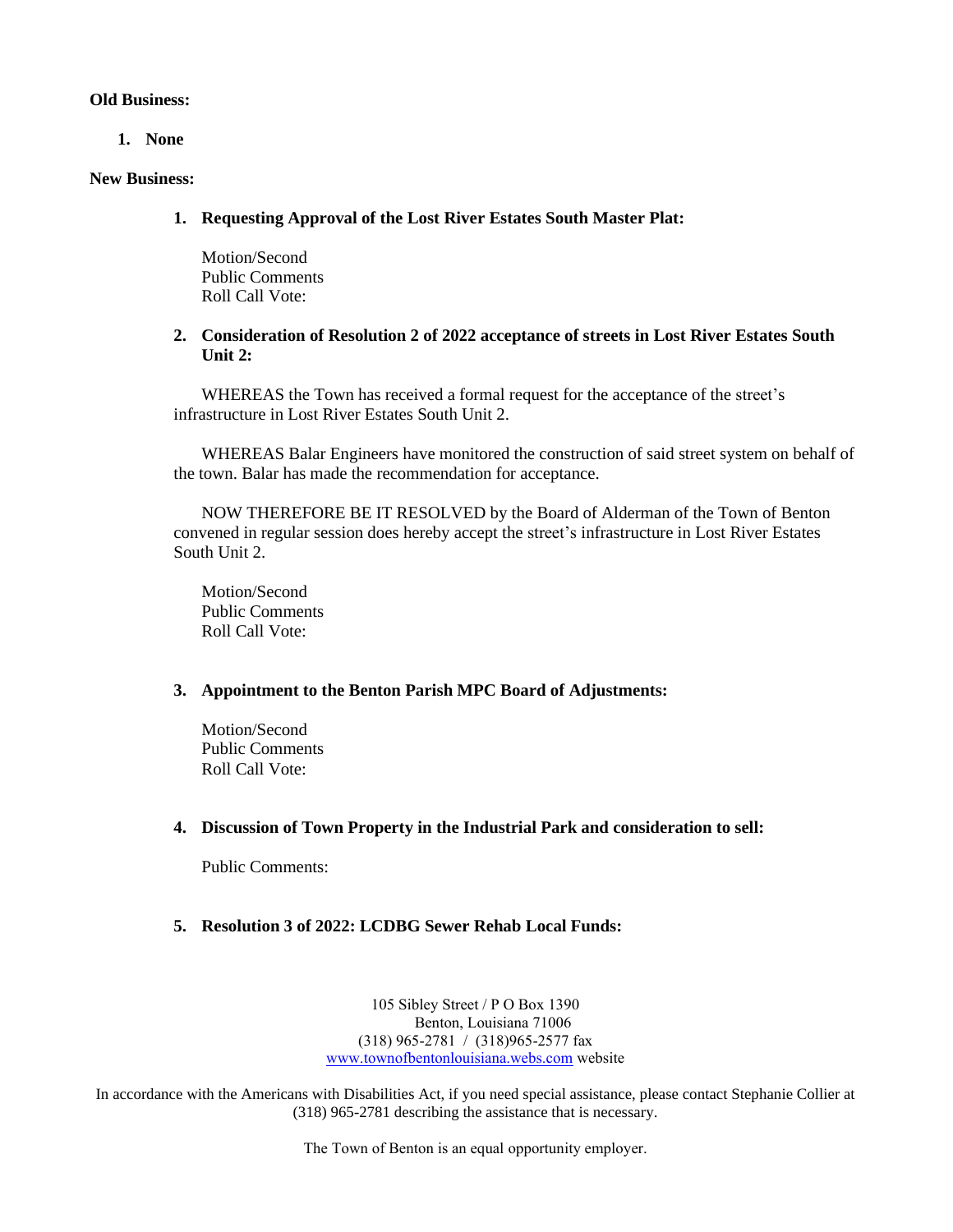WHEREAS, the Town of Benton is submitting an application for a FY 2022 Louisiana Community Development Block Grant (LCDBG) for public facility improvements; and

WHEREAS, the Town of Benton has entered into contracts with The Coordinating & Development Corporation for administrative services and BALAR Associates, Inc. for engineering services, and agree that all administrative services/engineering costs will be paid by the Town of Benton; and

WHEREAS, the Town of Benton will pay The Coordinating & Development Corporation an amount of \$36,400 for LCDBG pre-agreement and administrative services and BALAR Associates, Inc. an amount of \$ 137,650.00 for LCDBG engineering services; and

WHEREAS, the Town of Benton will receive 2 bonus points for their monetary contributions: 2 points for paying engineering costs

NOW THEREFORE BE IT RESOLVED, the Mayor and Town Council of the Town of Benton, Louisiana, do hereby agree to pay for all engineering and administration fees associated with the implementation of the LCDBG programs out of local funds.

Motion/Second Public Comments Roll Call Vote:

#### **6. Chief Coller: Discussion and approval of contract agreement for new Body Camera system for the Benton Police Department:**

Motion/Second Public Comments Roll Call Vote:

#### **7. Ordinance 575 of 2022: Centerpoint Energy Franchise Agreement**

Motion/Second Public Comments Roll Call Vote:

#### **8. Review and Approval of the January 2022 Financials and YTD Budget:**

Public Comments

**Adjourn**

Motion/Second

105 Sibley Street / P O Box 1390 Benton, Louisiana 71006 (318) 965-2781 / (318)965-2577 fax [www.townofbentonlouisiana.webs.com](http://www.townofbentonlouisiana.webs.com/) website

In accordance with the Americans with Disabilities Act, if you need special assistance, please contact Stephanie Collier at (318) 965-2781 describing the assistance that is necessary.